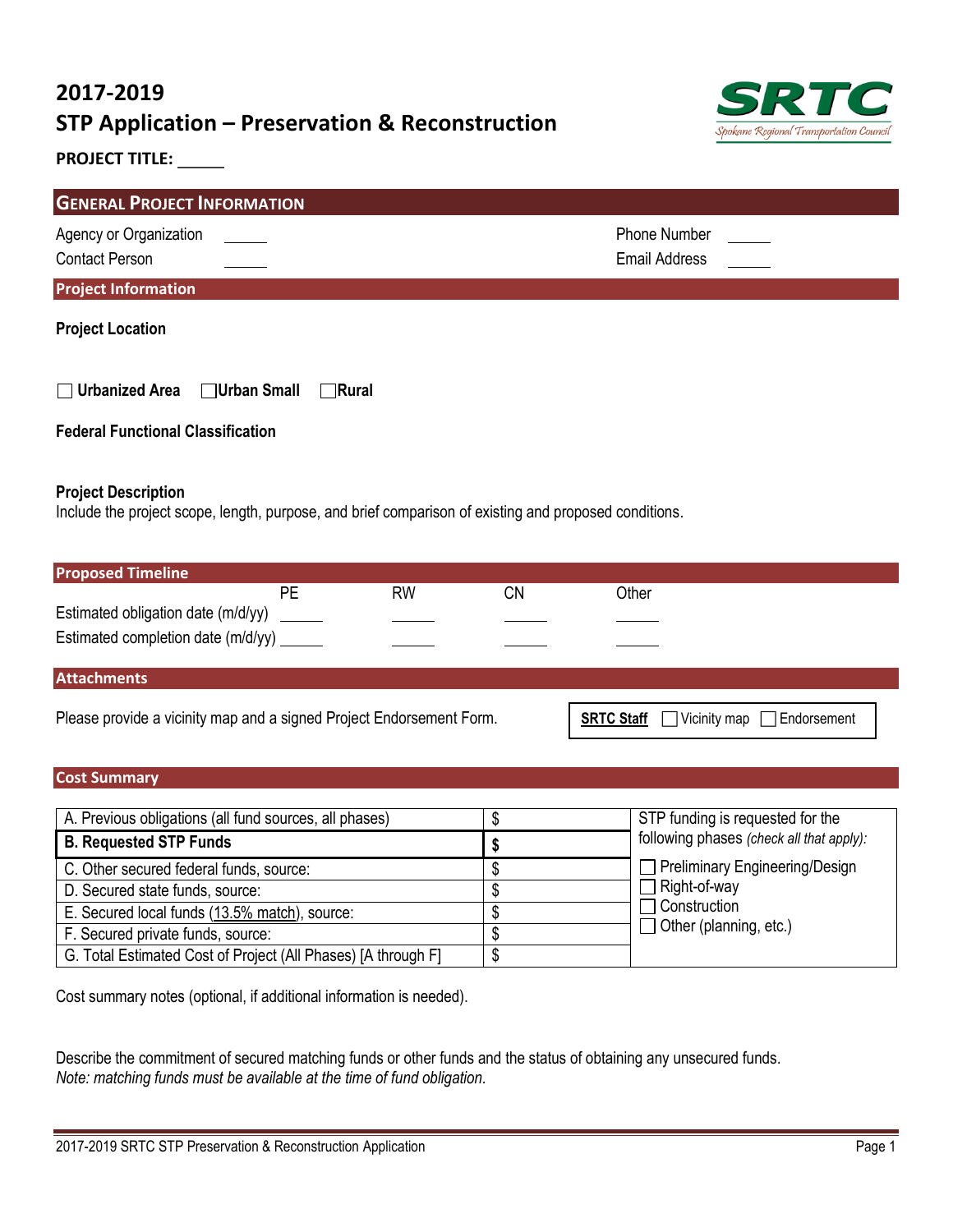# **1. ECONOMIC VITALITY 15 PTS**

# **1a. Please describe how this project is consistent with Horizon 2040 Guiding Principle 1: Economic Vitality.**

### **Employment and Destination Accessibility 3**

**1b.** Please describe how the project enhances connections, both direct and indirect, to existing key destinations, (i.e. regional employment centers, city/regional centers and attractions, schools, or parks) or major transportation routes and/or transportation hubs (including transit). Include the distance from the project location to any referenced key destinations.

|--|

**1c.** Is the project consistent with an adopted local economic development/revitalization plan, or other plans/initiatives with an economic development component? If so, please cite the plan and the page number that indicates the project is consistent with the plan.

#### **Existing and Future Development 3**

**1d.** Project is located within an area of significant existing or future employment. Please refer to the 2010 and 2040 employment density maps to identify the employment density of the project location. Check **all** densities that apply to the project location (if it traverses more than one density type, an average score will be given).

| 2010 Employment:<br>Low density<br>Medium density<br>High density | 0.5<br>1.5 |
|-------------------------------------------------------------------|------------|
| 2040 Employment:<br>Low density<br>Medium density<br>High density | 0.5<br>1.5 |

| <b>Freight Network</b> |  |
|------------------------|--|
| .                      |  |

**1e.** Is this project located on the regional freight priority network identified in Horizon 2040?

Please explain.

## **2. COOPERATION AND LEADERSHIP 5 PTS**

**2a. Please describe how this project is consistent with Horizon 2040 Guiding Principle 2: Cooperation and Leadership.**

2

# **Agency Coordination 2**

**2b.** Is the project a joint venture between multiple jurisdictions and/or agencies (including public/private partnerships)? If so, please describe: 1

3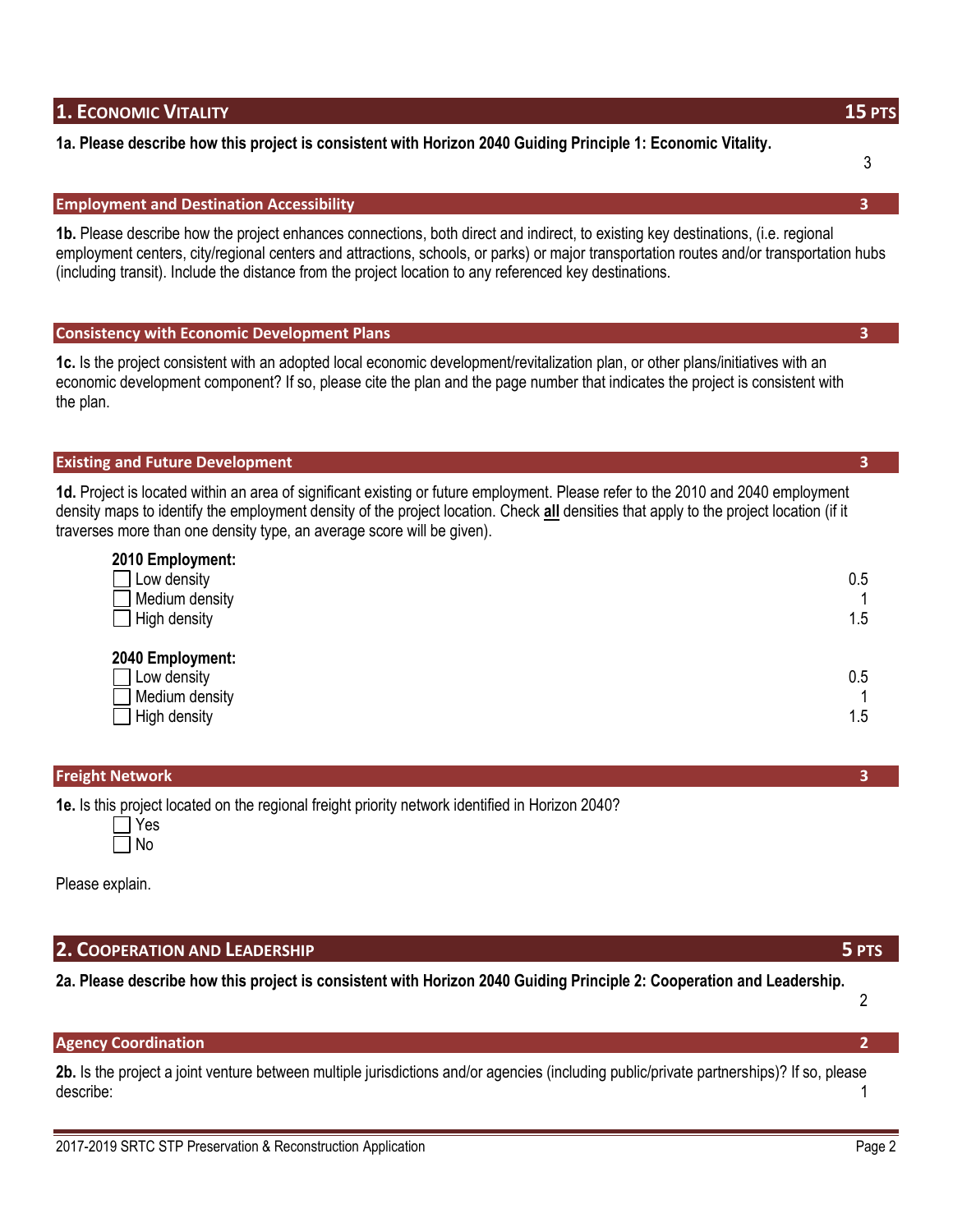### **Public Involvement 1**

**2d.** Please describe the extent to which the project has been reviewed by the public or other agencies (public meetings, environmental review, legislative actions, capital improvement programs, etc).

# **3. STEWARDSHIP 15 PTS**

**3a. Please describe how this project is consistent with Horizon 2040 Guiding Principle 3: Stewardship (Please note if this project uses innovative design, materials, and/or funding sources, integrates multiple infrastructure needs, utilizes economy of scale, or completes a missing link).**

| <b>Regional Priority Networks</b>                                                                                            |  |
|------------------------------------------------------------------------------------------------------------------------------|--|
| 3b. Is this project located on the Horizon 2040 Regional Vehicular Priority Network (NHS system)?<br>If so, please describe. |  |
|                                                                                                                              |  |

What is the average daily traffic (ADT) of the existing facility? Provide the ADT and the year of the latest traffic count.

ADT

Year

| <b>Environmental Mitigations</b>                                |                                                                  |  |
|-----------------------------------------------------------------|------------------------------------------------------------------|--|
| $\Box$ Urban – below 7500 ADT                                   | $\Box$ Rural – 500 to 1,000 ADT                                  |  |
| $\Box$ Urban – 15,000+ ADT<br>$\Box$ Urban – 7500 to 15,000 ADT | $\Box$ Rural $-$ 2,000+ ADT<br>$\Box$ Rural - 1,000 to 2,000 ADT |  |

**3c.** Does the project improve the environment or minimize the environmental impact of the facility above and beyond current 2 design standards (i.e. use of recycled materials, innovative storm water treatment, use of drought tolerant vegetation, air quality benefit, smaller footprint, etc.)? If so, please describe.

| <b>Ability to Advance</b>                                                                                                                                                                                                                                                    |                |
|------------------------------------------------------------------------------------------------------------------------------------------------------------------------------------------------------------------------------------------------------------------------------|----------------|
| 3d. Describe the status of the project:                                                                                                                                                                                                                                      |                |
| Environmental documentation (NEPA) is complete & approved, or categorically excluded (CE)<br>Right-of-way plans approved, or not needed<br>Right-of-way acquisition is complete, or not needed<br>Design is 30% complete<br>Design is 60% complete<br>Design is 90% complete | .5<br>.5<br>.5 |

**3e.** Project status notes. Please indicate if there are any circumstances that could delay the project and/or if there are any critical timelines associated with this application (e.g. right of way acquisition, environmental documentation, other funds needed for full funding).

2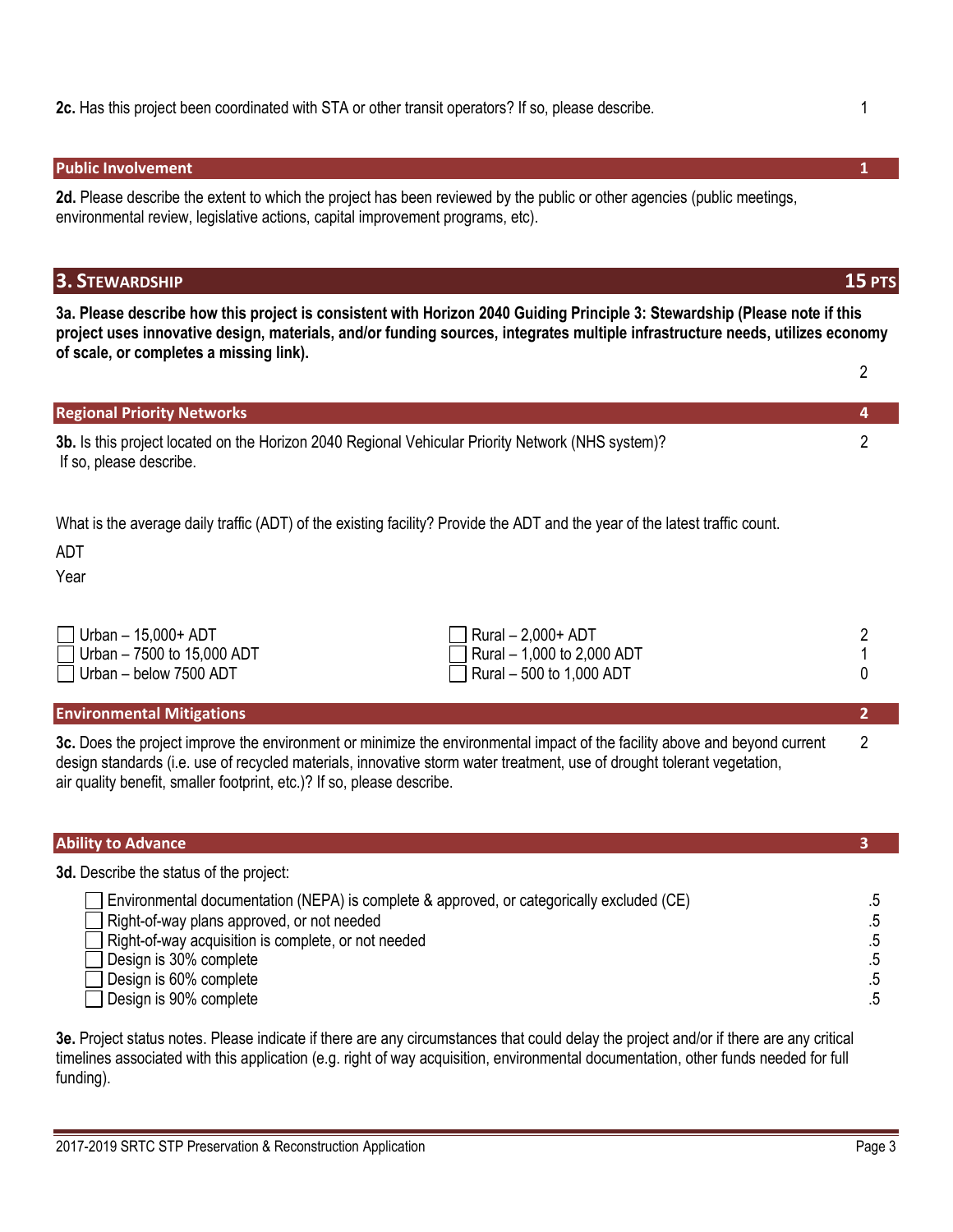#### **Funding 4**

**3f.** Has the project received partial federal funding through SRTC in the past? Please explain how the project receiving these funds has performed (i.e. on schedule, on budget, etc.) and the other grant opportunities that have been sought since (list).

**3g.** Does this project have additional local/state match funds above the required 13.5%? If so, please describe:

| 5% over the required local/state match         | 0.5 |
|------------------------------------------------|-----|
| 10% over the required local/state match        |     |
| $\Box$ 15% over the required local/state match |     |
| 20% over the required local/state match        |     |
|                                                |     |

**4. SYSTEMS OPERATIONS, MAINTENANCE, AND PRESERVATION 40 PTS**

**4a. Please describe how this project is consistent with Horizon 2040 Guiding Principle 4: System Operations, Maintenance and Preservation.**  $\mathfrak{p}$ 

# **Structural Condition 30**

**4b.** What is the structural condition of the existing facility? Rate the Overall Condition Index (OCI) rating, using the TTC Pavement Condition Rating Standards (attached to application packet) and the year of last inspection. Note: OCI will be reviewed by a team of representatives from Spokane, Spokane Valley, Spokane County and WSDOT prior to project scoring.

**OCI** 

Year

#### **Preservation**

| $\Box$ OCI: 41-55 | 20 |
|-------------------|----|
| $\Box$ OCI: 56-65 | 10 |
| $\Box$ OCI: 66-85 | 30 |
|                   |    |

### **Reconstruction**

| $\Box$ OCI: 0-30  | 30 |
|-------------------|----|
| $\Box$ OCI: 31-40 | 20 |
| $\Box$ OCI: 41-55 | 10 |

Please explain.

**4c.** What is the design life of the project?

 $\Box$  The project sponsor must indicate that the project, once completed, will be maintained for the life of the project

**4d**. Please describe the plan and funding source to maintain this project. 8

## **5. SAFETY AND SECURITY 5 PTS**

**5a. Please describe how this project is consistent with Horizon 2040 Guiding Principle 5: Safety and Security.**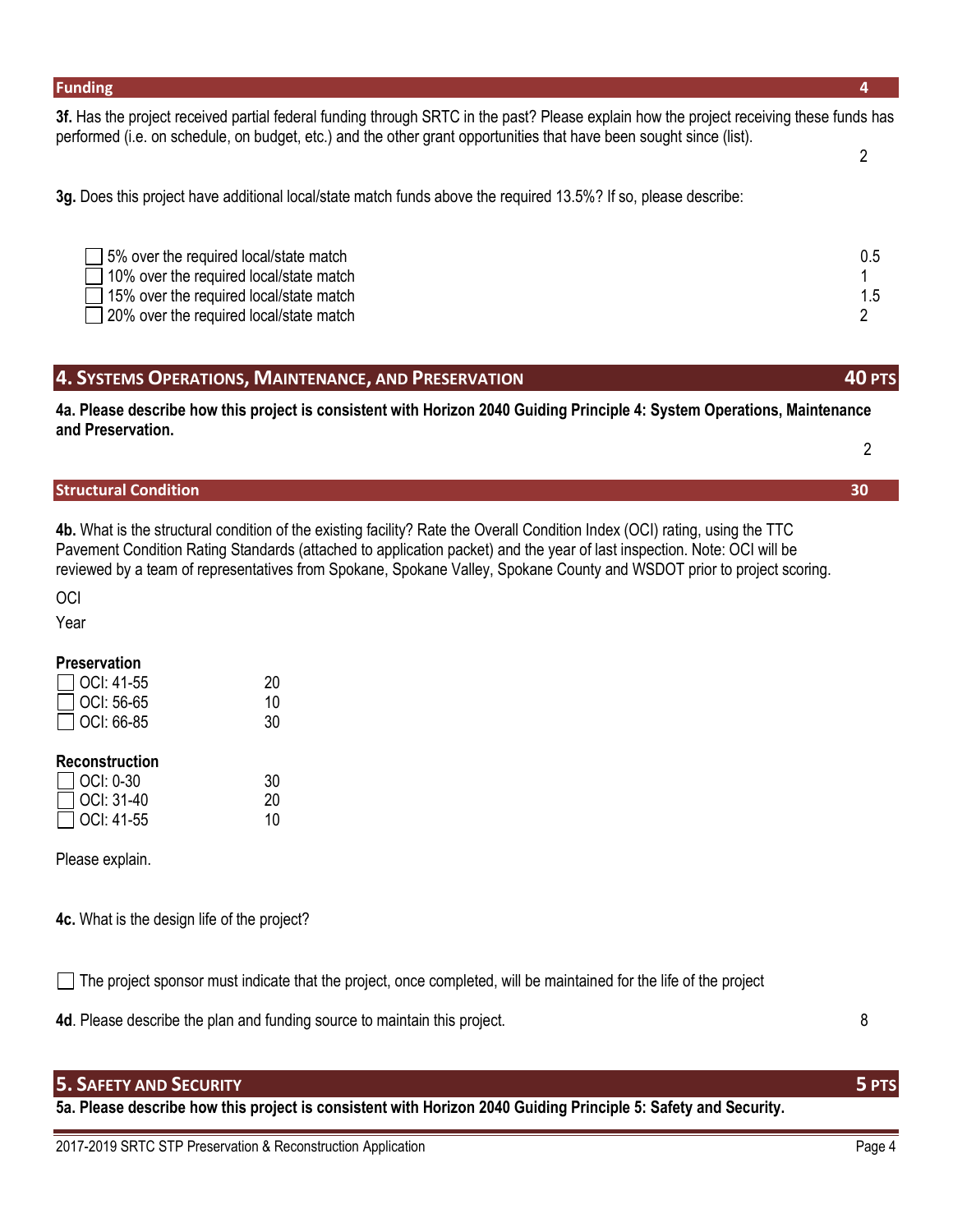| <b>6. CHOICE AND MOBILITY</b>                                                                                                                                                                                                                                                                                                                          | 15 PTS         |
|--------------------------------------------------------------------------------------------------------------------------------------------------------------------------------------------------------------------------------------------------------------------------------------------------------------------------------------------------------|----------------|
| 6a. Please describe how this project is consistent with Horizon 2040 Guiding Principle 6: Choice and Mobility.                                                                                                                                                                                                                                         | 2              |
| <b>Bicycle and Pedestrian Improvements</b>                                                                                                                                                                                                                                                                                                             | 6              |
| 6b. Will the project add or improve pedestrian facilities (ADA requirements, crossings, completes a gap, extends connection,<br>eliminates barriers, vegetated buffers, width >5 ft, pedestrian islands, etc.)? If so, please describe.                                                                                                                | $\overline{c}$ |
| 6c. Is the facility on the regional priority bicycle network? Will the project add or improve bicycle facilities (lanes, pavement<br>markings, signage, completes a gap, extends connection, eliminates barriers, etc.)? If so, please describe.                                                                                                       |                |
| 6d. Is this project on a local bicycle system that provides access to the regional bicycle network? If so, please describe.                                                                                                                                                                                                                            |                |
| 6e. Project is located within an area of significant existing or future population. Please refer to the 2010 and 2040 housing unit<br>density maps to identify the population density of the project location. Check all densities that apply to the project location (if it<br>traverses more than one density type, an average score will be given). |                |
| 2010 Population (housing unit density):                                                                                                                                                                                                                                                                                                                |                |
| Low density<br>Medium density                                                                                                                                                                                                                                                                                                                          | 0<br>0.5       |
| High density                                                                                                                                                                                                                                                                                                                                           |                |
| 2040 Population (housing unit density):                                                                                                                                                                                                                                                                                                                |                |
| Low density                                                                                                                                                                                                                                                                                                                                            | 0              |
| Medium density<br>High density                                                                                                                                                                                                                                                                                                                         | 0.5            |
|                                                                                                                                                                                                                                                                                                                                                        |                |
| <b>Transit Access</b>                                                                                                                                                                                                                                                                                                                                  | 5.             |
| 6f. Is the project located along the High Performance Transit Network and does it propose to improve transit access and/or amenities?<br>If so, please describe.                                                                                                                                                                                       |                |
| 6g. Is the project located along a local transit route and does it propose to improve transit access and/or amenities?<br>If so, please describe.                                                                                                                                                                                                      | $\overline{2}$ |
| 6h. If the project proposes to improve transit access and/or amenities, what is the frequency (during the busiest hour of the day) of the<br>transit buses that traverse the facility?                                                                                                                                                                 |                |
| frequency of less than 15 minutes<br>frequency of 15 minutes or better                                                                                                                                                                                                                                                                                 | $.5\,$         |
| <b>Shared Use of Infrastructure</b>                                                                                                                                                                                                                                                                                                                    |                |
| 6i. Project encourages or allows for the shared use of infrastructure for multiple users (i.e. new shared use path, or the<br>addition of facilities for a new user group on an existing facility). If so, please describe.                                                                                                                            |                |